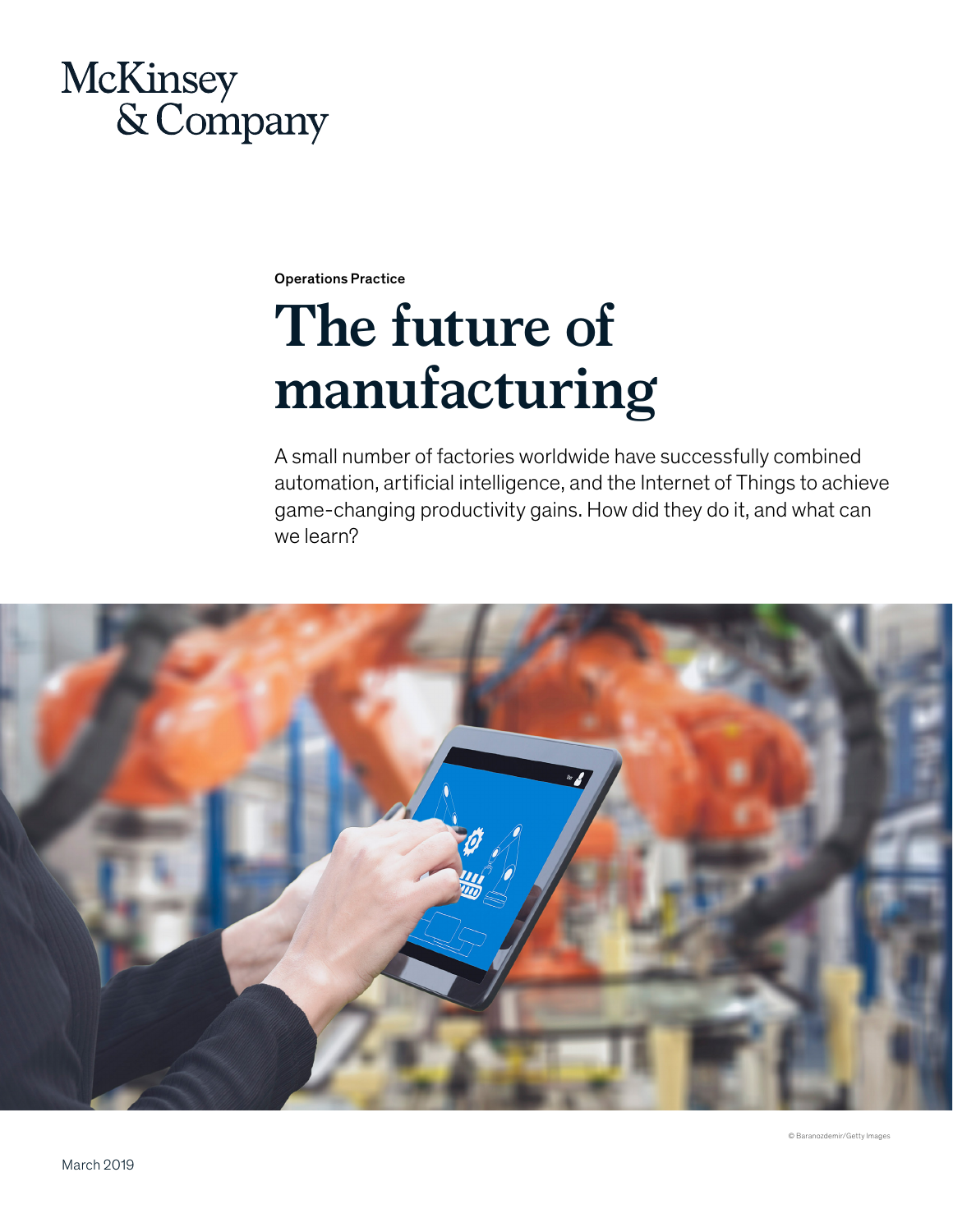In this episode of the *McKinsey Podcast*, Simon London speaks with McKinsey senior partner Katy George and partner Enno de Boer about the future of manufacturing—think digital and advanced analytics, not robots.

### Podcast transcript

Simon London: Hello, and welcome to the *McKinsey Podcast*, with me, Simon London. The future, they say, is already here. It's just not evenly distributed. Well, this pretty much sums up the current state of manufacturing. Some factories are indeed moving at pace into the future. They're combining automation, artificial intelligence, the Internet of Things [IoT], and more to fundamentally change how they operate. And yet the majority of manufacturers are struggling to deploy these technologies at scale. To understand why, I sat down in New Jersey with McKinsey partners Katy George and Enno de Boer. Enno and Katy are fresh from a joint research effort with the World Economic Forum to track down and understand these "lighthouse" manufacturers, beacons of best practice in the emerging fourth industrial revolution. Katy and Enno, thanks for being here. Welcome to the podcast.

Enno de Boer: Very happy to be here.

Katy George: Excellent to be here. Thanks for having us.

Simon London: Enno, you've just come back from a little bit of a world tour looking at some of these manufacturing plants. When I think about the future of manufacturing, I'm imagining big greenfield operations, lots of robots, not many people. Is that broadly what you find?

Enno de Boer: Actually, it's the opposite. We see that in this industrial revolution, you can build on the existing equipment you have. It's

mainly brownfield situations. Look at one of our lighthouses1 —the Procter & Gamble Rakona plant. That's a site that has been there since 1875.

Simon London: So not greenfield at all. That's about as brownfield as you can get.

Enno de Boer: Well, you can do a greenfield, and you can use the technology in greenfield, but it's very much applicable to brownfield. Sensoring has become so affordable that you can sensor out all the factories with existing equipment and then put the data to work.

Katy George: What I think is very exciting is not only can you think about utilizing existing assets in a new way—but that goes for the workforce as well. How can we utilize an existing workforce and upskill or reskill them to be successful in the new technologies? As Enno said, what we're seeing around the world is that some of the most advanced Industry 4.0 plants not only are using brownfield assets but they're also using their same workforce. The people are learning new skills and working in a new way.

Simon London: OK. So my preconceptions have been thoroughly shattered. We're not talking about big greenfield robotic operations. When you do go into these plants, what are the technologies in play?

Enno de Boer: Let me start with the best-known example: predictive maintenance. That's one use case. There you already see how many technologies come together to innovate the way we do maintenance in the future. And the future is now.

First, you have sensors on machines. They create signals, and IoT connects those into a data lake. Machine-learning algorithms help to dig through all the data and digest it and make meaning out of it. That's the intelligence part.

<sup>1</sup> The term describes facilities so advanced in their use of digital technology, automation, analytics—and robots—that they stand out among their industry peers.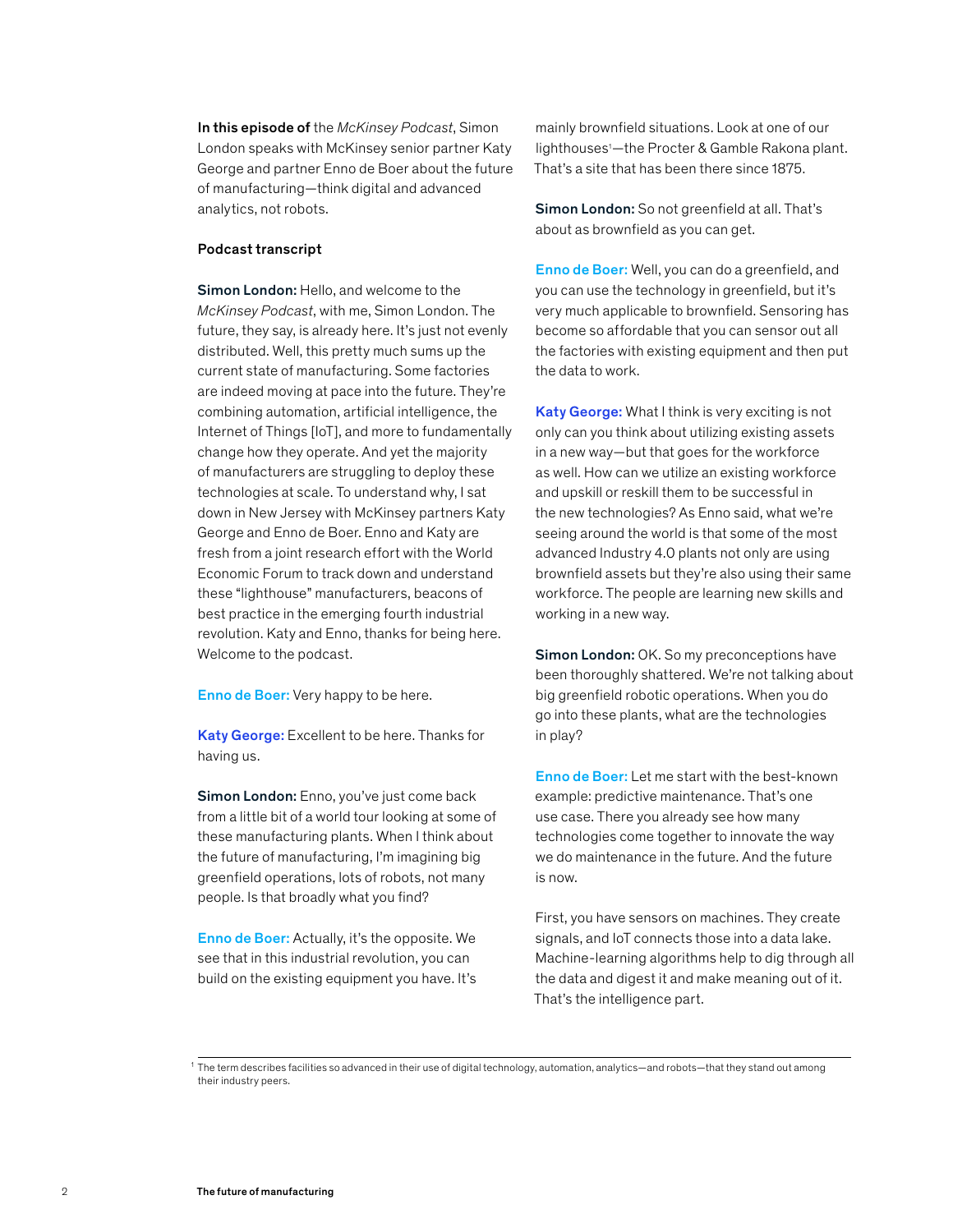Now we're putting automation in place. This automation is scheduling the maintenance job, and it's ordering all the spare parts that the maintenance engineer needs to do his or her job. The maintenance engineer arrives at the site, has an AR [augmented reality] headset, and gets instructions on how to fulfill the maintenance job. He or she doesn't need a lot of training to do the job. If there's something highly complicated, he or she will call an expert, and it will get fulfilled. Maintenance is done differently than before.

Simon London: Predictive maintenance is a single use case, but it's bringing together different technologies into radically different processes to reach these step changes in performance improvement.

Enno de Boer: Correct. To give you another example, digital performance management is also a highly impactful use case. We all know the dashboards in manufacturing sites. You walk into a site, and today, all of those sites have dashboards. You see some KPIs [key performance indicators] lighting up, et cetera.

That's not digital performance management. What digital performance management is, is that these dashboards get fed by sensors with accurate real-time data. We're not talking in a management meeting anymore about whether this data is true because there's one source of truth. It's in there, it's correct, and it's real time. It's right after the shift, so we can problem solve immediately. Now we want to drill down and understand something. On a fingertip we can drill down into the data, make meaning out of it, and solve a problem, which in the past, would have taken us maybe two weeks until someone came back with an answer. Now we can do it right away. And with it, we have a new level of performance of our management.

Katy George: Another good example is the use of digital standard operating procedures, or digital SOPs, which I think is very exciting. Because,

basically, it moves away from the horrible old notebooks that many plants used to have, which would list the different procedures, and people would be trained using them. I have plants where people are trained on hundreds of these procedures, and of course they don't remember all of them. So, SOPs that are on a screen that they can see real time. It's a bit like moving from using a map to using a GPS system.

As you look at the SOPs in real time, if a change happens—to the condition of a piece of equipment—you can change in real time to reflect to the new operating procedures that are required relative to that new condition or to the new task. It's very exciting because it improves people's productivity and it also brings dramatic improvements in the quality.

In many cases, plants will find that human error is one of the most important sources of variability, of deviation, of productivity loss, of any kind of error in the site. So this eliminates human error, because it tells people exactly what they can do. It also dramatically improves the time it takes to get people up to standard performance on a new task.

Simon London: Yes. It's like, to use the math analogy again, you're much less likely to get lost if you've got GPS.

### Katy George: That's right.

Enno de Boer: Let me give you one example. Imagine, for commercial airplanes, you do the wiring—a highly complex task. The work instructions are captured in a telephone-booklike work-instruction book. These days, we see that operators get virtual reality, and they get instructions as they go. The result is they don't have errors anymore, and they are much more productive. They like it, because they don't need to do this cumbersome work of looking through the instructions, and then doing something back and forth.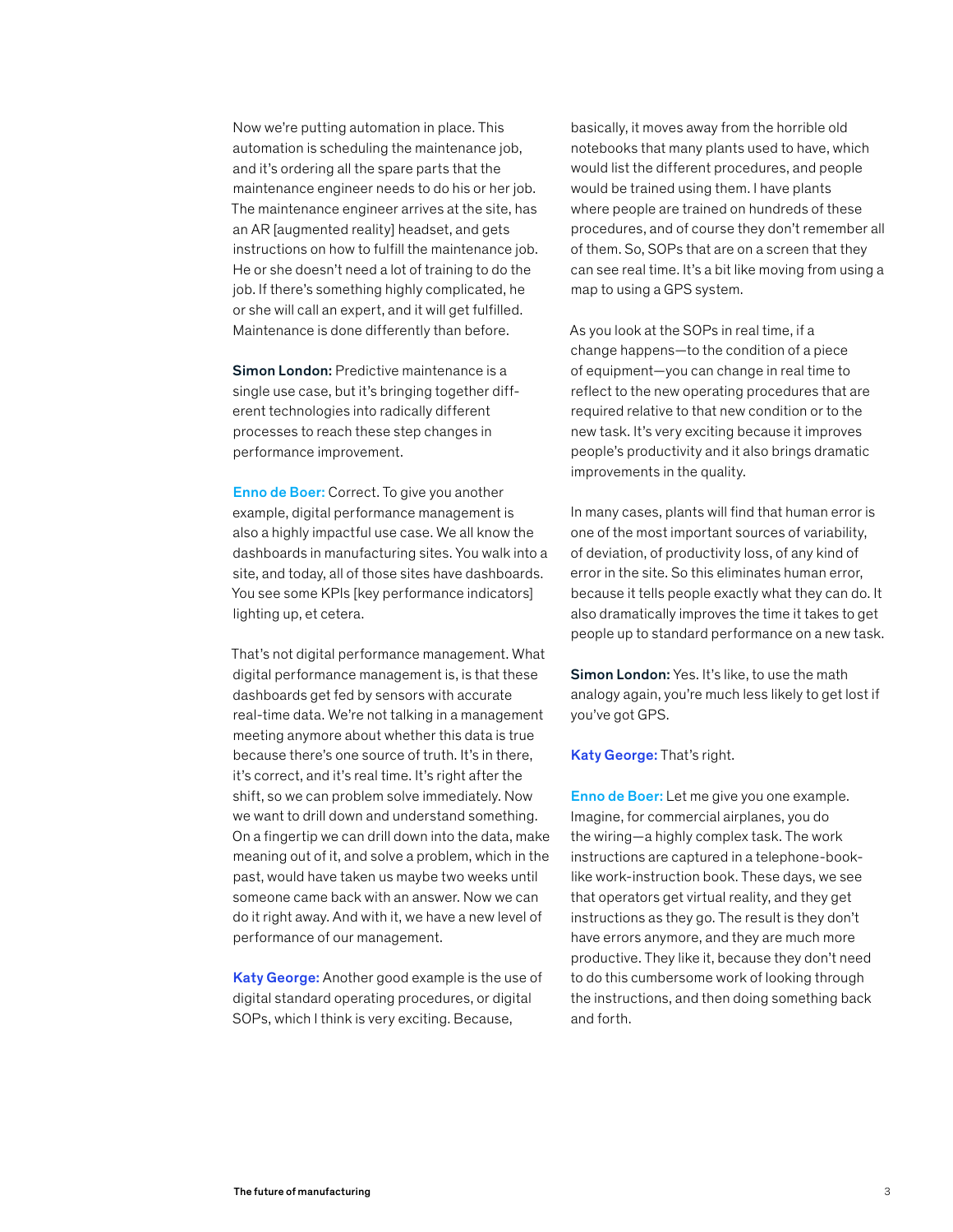Katy George: Many of our clients have rolled out single technologies around specific kinds of use cases, often because they want to pilot and show the benefit of those single use cases. These lighthouse sites have put together many different use cases. There's not one recipe for which combination they should be. But they put together many, and they're piloting many more. That combination creates a scale effect that transforms the performance of the site, the culture of the site.

Simon London: That's in the research, isn't it? That there seems to be an optimum number of use cases to pursue, and it is a portfolio approach.

Enno de Boer: Yes. We see that around 20 to 30 use cases, applied to one site, creates a transformation of the value.

Bayer, in Italy, was able to increase productivity by 40 percent. The Bosch Wuxi site in China was already operating at 94 percent OEE [overall equipment effectiveness] and was able to squeeze out another 6 percent of output in capacity without doing capital investments. These are step-change performance changes.

Katy George: What's important about that—if I can just add to this—is these are not plants that started as laggards and just used digital and automation to catch up. What we're seeing is some of the very best plants across sectors finding that they can go beyond what they were already excellent in in terms of lean-manufacturing capabilities, et cetera—and build on those, and by using these new technologies, take their performance to a whole new level.

The performance improvement is not just along one dimension. It's not just that productivity improves. It's that productivity and quality improve. Productivity and flexibility or agility improve. What we're seeing, in both the lighthouse sites but more broadly in our research, is that this is a winnertakes-all kind of environment.

A lot of our clients are asking us, "Isn't it OK just to be a fast follower? There's such uncertainty in the technology." And the answer is, "Probably not." The front-runners get the spoils financially. The ones who have followed struggle to get to the same economic benefit.

Simon London: Do we know why that is?

Katy George: It's because they have repositioned themselves competitively in such a significant way, in terms of cost structure but also in terms of customer experience and flexibility to new demand patterns, and things like that.

Enno de Boer: Let me give you an example. In terms of innovation, UPS together with Fast Radius, they entirely changed the game on spare-parts management. They are not putting spare parts on the shelves, for years. They have 3-D printers in their warehouse locations and send spare parts out on demand. That's changing the game entirely. If you have figured that out at scale, it's very hard to follow.

Simon London: How do you prevent, as a management team, with the arrival of these technologies, making people feel more like a cog in an automated machine? Where they're getting instructions, and they're fulfilling things, but they're under constant supervision, being measured against the benchmarks, standard time, and standard procedures.

Katy George: In a sense, this is a nice progression of what we've seen in manufacturing over the last 50 years. If you go back to the assembly line, that was the worst in terms of being given a specific task, being part of a big machine, and just doing that task repetitively, and not being asked to do anything more than that.

When you get to the Toyota production system in lean, it unleashes human creativity and potential. People still have standard work, and they still have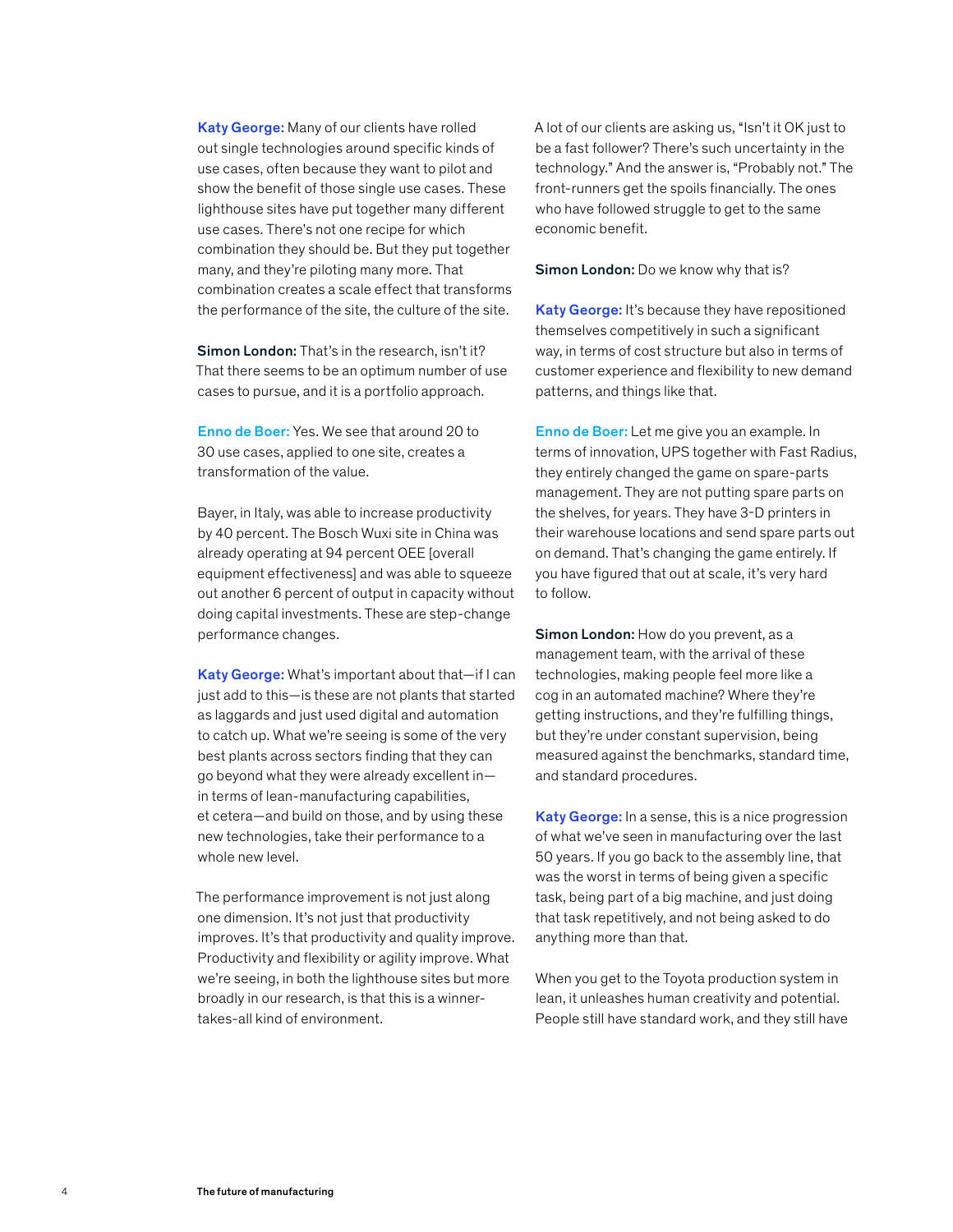transactional work, but they're also being asked to continually improve those standards along with their teammates. They have control over the system in that they can pull the Andon<sup>2</sup> cord if there's a problem that needs to be fixed.

Now we're taking that one more step forward: we're going to eliminate some of that standard transactional work and just leave the fun of the Toyota production system in terms of the ongoing continuous improvement, the creativity, et cetera.

I think we should face the fact that, what this will mean, at least in some production environments, is fewer people, because we will automate some of the tasks that people used to do. But for the people who are left, the jobs will be far more interesting, because they will be doing work that is more creative and more relationship based. It will be about them connecting to others and making things happen in the total system. This adds more value and is more fun.

Enno de Boer: At the Schneider Electric site, we saw that operators were able to create their own digital apps that support their work. They're not waiting for cumbersome IT projects that take maybe a year until their problem is solved—and then it's solved in a way that does not fit with how they can and want to do the work. We see a lot of engagement of the operators. They get excited, because they have the tools that they need to do their job in a very good manner.

Simon London: Presumably, this is one of the reasons why companies—that frankly are at the cutting edge of manufacturing in the pre–Industry 4.0 era—could have something of an advantage, because they know how to mobilize the workforce, how to engage a workforce, and how to bring the best out of people, which is part of the game.

Katy George: There's no question. In fact, at some of the roundtables that we've led with

manufacturing leaders who've been working on these transformations, you ask, "What's your biggest failure mode?" And they've said, "The biggest failure mode is when we try to digitally transform a site that has not mastered lean." Because not only is the workforce not prepared for this kind of change—but also the processes are not characterized well enough. Things are not under enough control to take full advantage of digital.

Enno de Boer: I agree with Katy. But I would also say, for someone who has not gone through the lean journey, that it's not the time to wait, thinking that you can leapfrog. I talked about digital performance management. You would no longer do the standard performance management. You would put this immediately in place. But Katy is right. A good lean foundation helps you to go through your digital transformation much faster than if you need to, as you transform, also put these basics in place.

Simon London: My second devil's advocate question: people listening to this may be thinking, "Are we being too optimistic about the number of jobs that will be lost or not gained during this transition?" I know you said that people are in evidence in these lighthouse projects. But what's our overall takeaway in terms of the overall impact of this on job growth?

Katy George: I think this is another situation where "winner takes all" is relevant. What we're seeing in our lighthouse sites is that they are rapidly improving their capacity and productivity—and using this so that they can grow, with the same number of people and the same number of fixed assets, which is healthy. What they're seeing is that they're taking more share, if you will. Of course, we're in a demand growth economy right now, so they're growing. When there is an economic downturn, someday, they'll be in a far better position, because they have changed their breakeven point.

 $2$  Andon is a term used in manufacturing that refers to a system that can alert workers of a problem.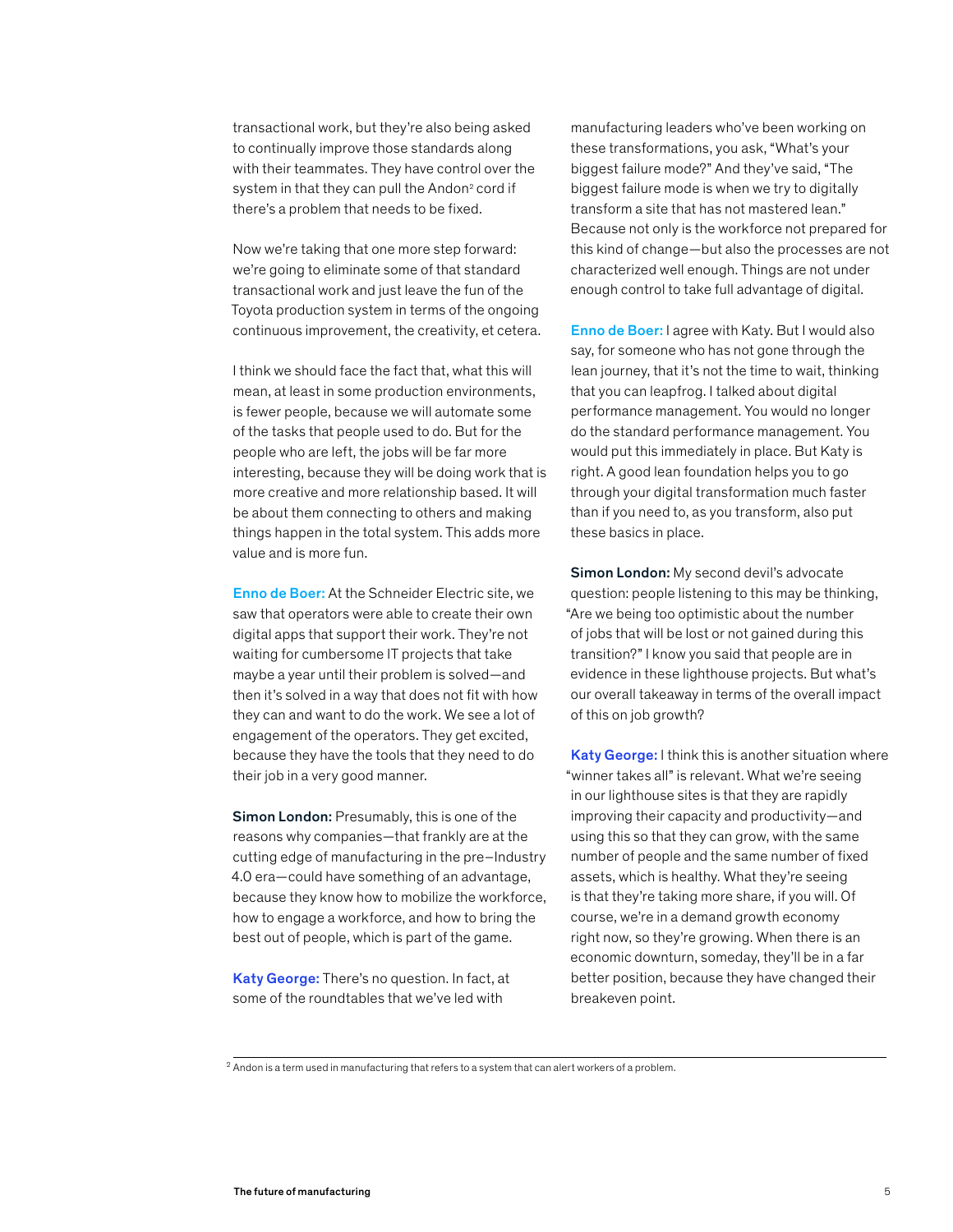But for companies and for plants that are laggards, there is a serious question about what will happen to them as they try to catch up. Because there is no question that you can do more with fewer people. That will be one of the impacts of the Industry 4.0 revolution.

Enno de Boer: We're concerned about the laggards. That's why we're working with the World Economic Forum. One mission of this work is to say, "How do we make sure that technology gets diffused? How do we make sure that we have inclusive growth?" Because we don't want to see a big displacement. So, as Katy said, the laggards, that's what's concerning us most. It's not only about the laggards as companies but also the laggards in a production network. They will be left behind, and there will be displacement. We want to prepare for that.

Simon London: And, in a production network, that means broadly within a single corporation. Certain plants are left behind. The question is, What happens to them if and when and how there's a downturn? We would concede and agree that there is an impact on the overall number of jobs over time and relative to output. But I think the interesting point is, if you look at these advanced plants today, they are not lights-out manufacturing. They are not robot greenfield sites with no people.

Katy George: They are not lights-out manufacturing. They are places where the role of human beings has increased; they have become augmented: more interesting and more satisfying.

A lot of our research has looked at what the role of manufacturing is on an economy in general and on the global economy. In the 1950s, manufacturing was a very, very important source of jobs, employment, and growth. That's no longer the case. That hasn't been the case for some time. But it is critical to having a disproportionate share on productivity growth in an economy.

Productivity growth is important because that's what drives our standard of living. That's why it's important to have a manufacturing core. Not to create the same kind of jobs that we saw in the 1950s but to drive productivity. Productivity has been stagnant for the last ten years globally. It's a huge problem. This is one of the ways that we can see jump-starting productivity growth in a way that is important for each economy.

Simon London: We've been talking quite a lot about leaders, and laggards, and winner takes all. When you look at the geographic distribution of the lighthouses, are certain countries more present than others? What's the pattern?

Enno de Boer: At the moment, you can take our research as representative in that way. But what we have seen is that we had an overproportionate share in China and in Asia, which at the beginning was a little bit surprising. We also have a big share in Europe. We have not so big a share in the US. That makes me very concerned.

Katy George: That is, unfortunately, not surprising. Because we've been tracking statistics around adoption of robotics and other digital capabilities. And the US is lagging Germany. It's lagging Asia. The places where the US should have a competitive advantage are places that the US is not actually finding a way to invest in order to create that advantage.

Simon London: We've mentioned 3-D printing as additive manufacturing in this conversation. How widespread is it? Where's it being adopted? A few years in, what is it good for?

Enno de Boer: 3-D printing is exciting, I think. I grew up with 3-D printing in prototyping, and it was inherently expensive. If you now look at it, it's penetrating mass markets. For example, we see that small parts in smartphones are now 3-D printed.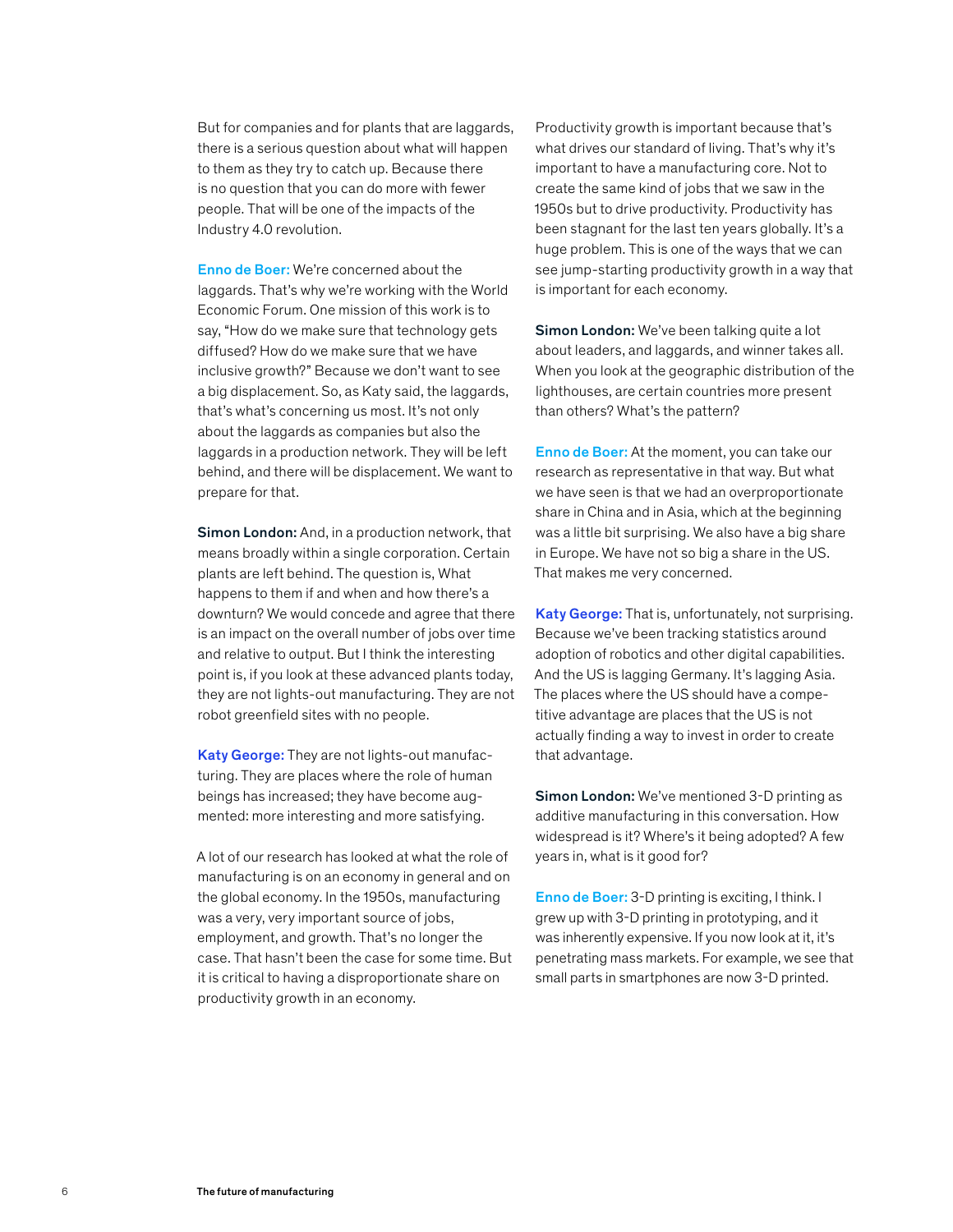How do they do that economically? They print 100,000 of these parts in batches—then it's economically viable—because the parts are exactly designed and integrated in a way that was not possible before.

Katy George: But 3-D printing is not the only technology that's going to enable new levels of customization, for example, or new business models. We're talking with a clothing manufacturer that's setting up local production for customized clothing.

It's going to be using some of the same technology that already exists in sewing but taking pattern making, and cutting, and some of the other elements to a whole new level by creating flexible automation and digital control. There are a lot of different technologies that will be used in different combinations to achieve some of these benefits.

Simon London: The other technology that we've mentioned, without going into the detail, is Internet of Things sensors, broadly speaking. How important is IoT in this transformation?

Enno de Boer: Very important. IoT, if I take the analogy of the human body, is the nerve system. That's IoT. Then you have the sensors. The sensors get connected to the nervous system. Then you have the big brain. The big brain is the cloud.

IoT goes into the cloud. There, some intelligence is happening. Then you have the small brain. That's IoT at the edge. Artificial intelligence at the edge. So, a couple of repetitive things that need to happen in a distributed way.

Then you have the arms and legs. That's the automation in the end. That's how it all works together. And I think that's what makes me most excited about this field, is all these great technologies come together. Only if we put them together in the right way will we get the results, because they are all a piece of the puzzle.

Katy George: IoT is exciting in the kind of transformational impact it can have within the organism of a manufacturing site, for example. But it also—when you put IoT into the final product and can get customer usage data from it—it also creates incredible feedback loops to how you think about product design, how you think about marketing, how you think about production, and how you think about what's most important to consumers. How do you make a product more rugged for the way it's actually used? IoT will be game changing in many, many industries.

Simon London: When you're working with clients on these kinds of issues, trying to help them navigate this journey to full digital manufacturing, what are some of the hurdles that you see? What are some of the failure modes that come up over and again?

Katy George: The primary failure mode that we see, that exhibits in different ways, is something we're calling pilot purgatory—companies launch pilots around new technologies and somehow never get past that to actually scale and get the benefits of scaling.

The benefits of scaling are about scaling a use case beyond one small line to at least the scale of a plant or of a network. But also scaling in the sense of combining multiple use cases together to create the connectivity, the culture, the innovation, and the pace that a lighthouse plant exhibits.

There are a lot of reasons why companies never get past pilot purgatory. One is slow decision making, where there is a slow process for acquiring new technology or for completing a partnership. They're somehow able to get a pilot going but are slow to scale.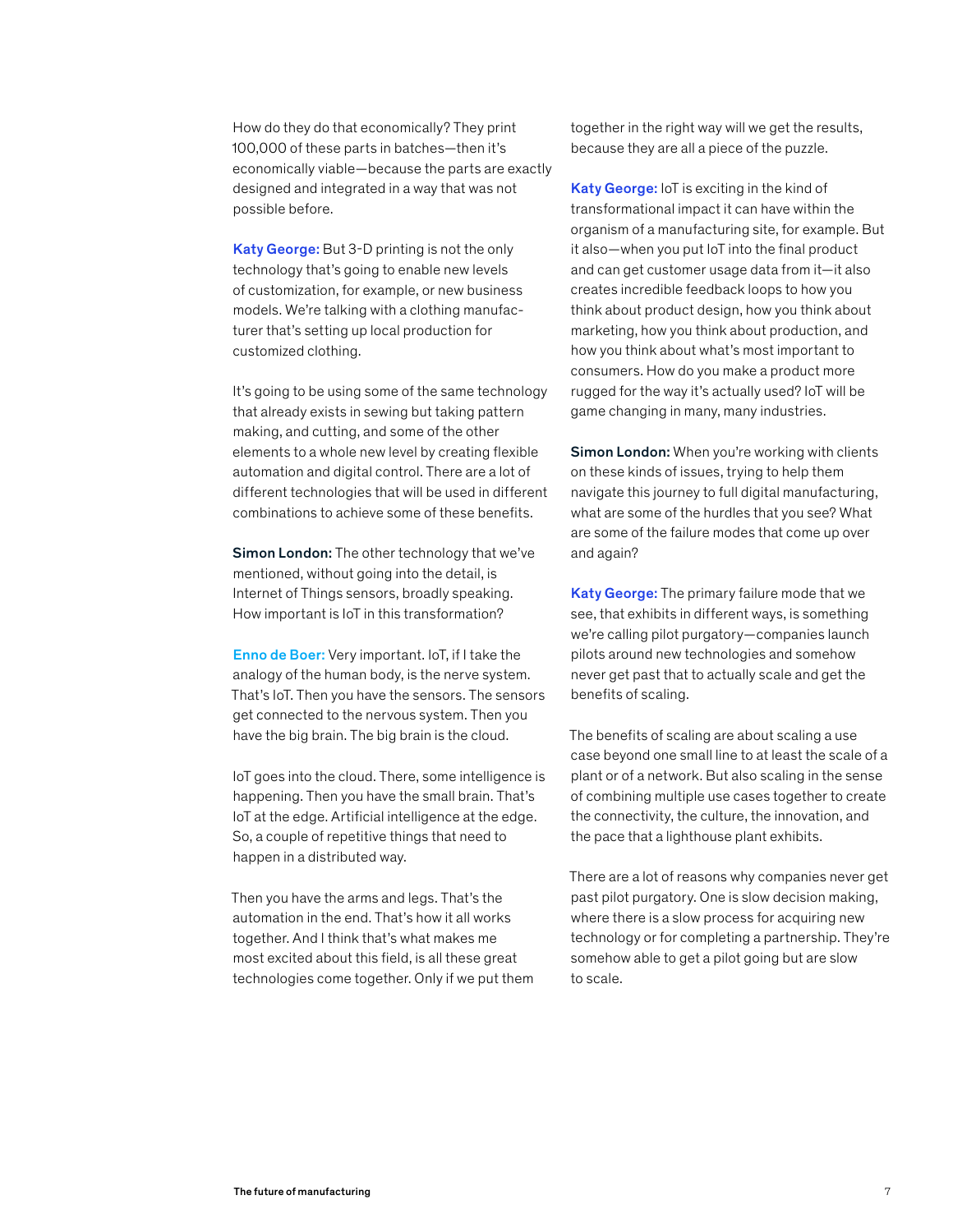Another is having a backward-looking approach to return on investment [ROI]—not being able to allocate capital, even small amounts of capital, to scale something that has proved to work. Because they're always looking for some ROI hurdle that won't exist until they do scale multiple things together. Those are a couple of reasons why companies are getting stuck in this pilot purgatory. But it's something we're seeing many, many companies grapple with.

Simon London: How do you get out of it?

Enno de Boer: You need to figure out what you want to do with digital manufacturing. I get called in a lot where people say, "Tell us what this is." I ask back, "What problem do you want to solve?"

First, it's about the business problem you need to solve—and the impact. As Katy said earlier, there are several business dimensions and impact dimensions that you can take. You can be more agile. You can be faster to market. You can be more productive. You can mass personalize. But please define what you want to get out of it.

Katy George: I think one of the other failure modes is when companies get excited about "shiny new objects," in terms of new technologies, and take a technology-forward approach as opposed to what I would describe as a business-value-back approach. Embracing cool technology just for the sake of it, and trying to implement as much as possible, does not create any real business value.

You have to do the hard work of understanding what your competitive advantage is going to be, how you want to change it or enhance it using digital, and then work backward to see what the new capabilities are that you want to build with digital and advantaged-analytics capabilities.

Simon London: So, don't start with augmentedreality headsets, playing around with them and

just trying to figure out, "What are we going to do with these?"

#### Katy George: Exactly right.

Enno de Boer: We need to stop with these bottomup approaches where we tell our people, "OK, go innovate. Do a little bit here and there." We see this. And pilot purgatory means there are pilots all over the network that are not coordinated. You need to pull these all together. I think this is a time where leaders need to lean in. We need top management to lean in and decide which direction they want to take. Otherwise they will not be able to scale up.

Then if you have the strategy, you need to put some scale-up enablers in place. You need to put the right IT stack in place. You don't need to do that from the very beginning. Don't be scared that you need to invest a lot. The first use cases will work without, and they will be self-funding, so you can ease your way into this transformation. But at some point you will need to step back and innovate and modernize your IT stack.

You need to put a new people model in place. You need data scientists, yes. But that's not enough. You need translators. You need data engineers. You need all sorts of capabilities, and, most important, you need to upskill your management and your people so that they can work with these new capabilities.

You need to put a new data model in place and a new analytics model. All of these are scale-up enablers that are needed to go much faster, not incremental or use case by use case. But get the value at a lowincrement cost.

Simon London: I'm reminded of a business book that was published many, many years ago—see if you remember it—called *Crossing the Chasm* [HarperCollins, 1991]. It was about tech companies and how they get to scale. It sounds like there's a